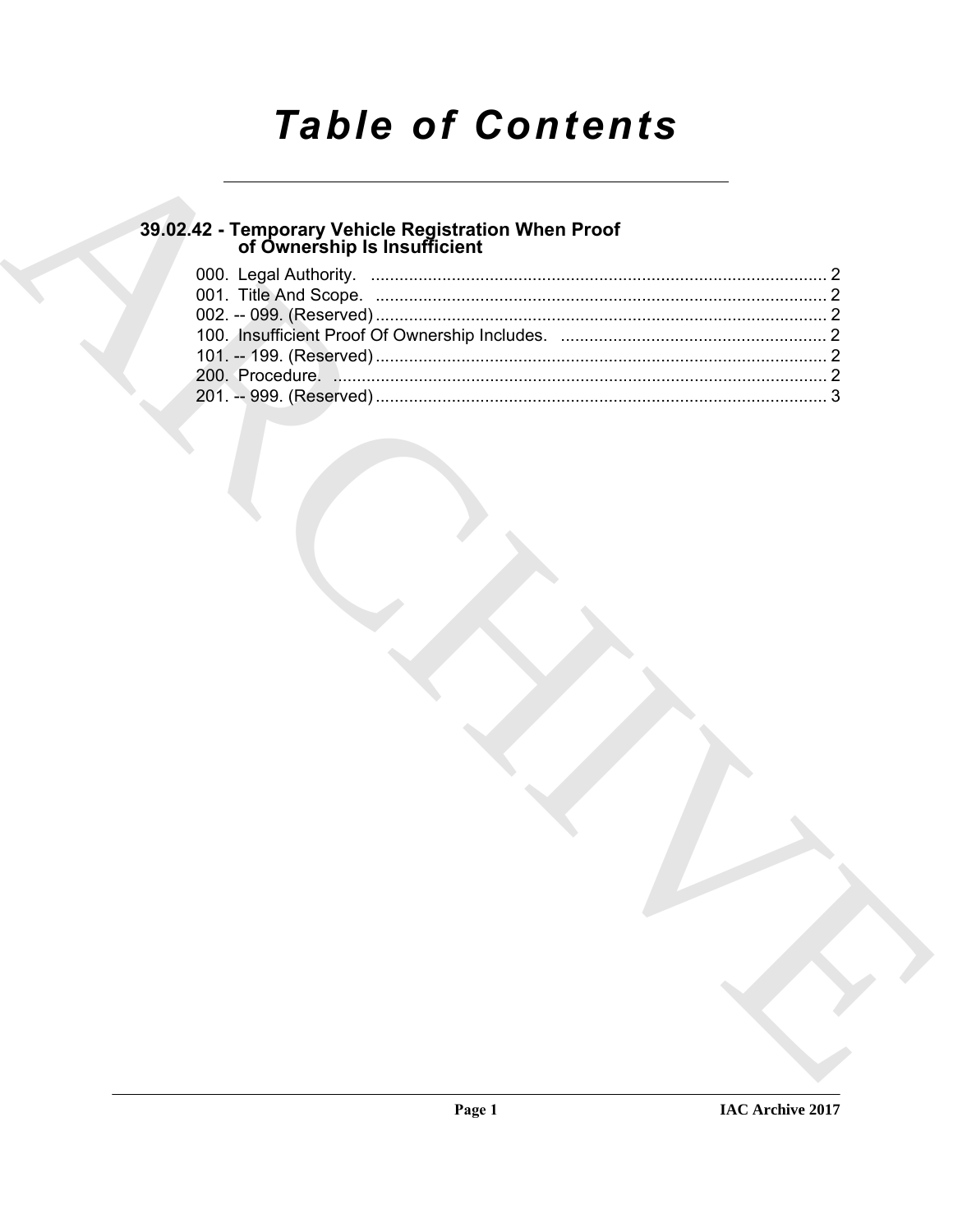#### **IDAPA 39 TITLE 02 CHAPTER 42**

#### **39.02.42 - TEMPORARY VEHICLE REGISTRATION WHEN PROOF OF OWNERSHIP IS INSUFFICIENT**

#### <span id="page-1-1"></span><span id="page-1-0"></span>**000. LEGAL AUTHORITY.**

This rule is adopted under the authority of Sections 49-501, 49-507 and 49-523, Idaho Code. (12-26-90)

#### <span id="page-1-2"></span>**001. TITLE AND SCOPE.**

This rule provides for temporary vehicle registration when the applicant does not have sufficient proof of ownership. This rule does not apply to Idaho licensed dealers, non-residents of Idaho; or owners and/or operators of non-Idaho based commercial vehicles operated in interstate commerce under the various proportional registration plans or agreements with other states of which Idaho is a participant. (12-26-90) agreements with other states of which Idaho is a participant.

#### <span id="page-1-3"></span>**002. -- 099. (RESERVED)**

#### <span id="page-1-4"></span>**100. INSUFFICIENT PROOF OF OWNERSHIP INCLUDES.**

<span id="page-1-12"></span><span id="page-1-7"></span>**01. Vehicle Record**. The vehicle for which record of ownership is unavailable; (12-26-90)

<span id="page-1-10"></span><span id="page-1-9"></span>**02.** Title. The applicant does not have the title from the previous owner; (12-26-90)

<span id="page-1-11"></span>**03. Release of Interest**. The previous owner of record has not released interest in the title; (12-26-90)

**04. Bill of Sale**. The possessor has the unreleased title but does not have a bill of sale to support of ownership: (12-26-90) transfer of ownership;

**05. Vehicle Identification Number**. The title vehicle identification number (VIN) and the VIN on the vehicle do not match (except for obvious typographical errors); or (12-26-90)

<span id="page-1-8"></span>**06.** Documentation for Component Part. Component parts of a homemade, reconstructed or constructed vehicle cannot be documented. (12-26-90) specially constructed vehicle cannot be documented.

#### <span id="page-1-5"></span>**101. -- 199. (RESERVED)**

#### <span id="page-1-13"></span><span id="page-1-6"></span>**200. PROCEDURE.**

<span id="page-1-15"></span>**01. Conditional Registration**. "Registration Only" (conditional registration until titling requirements may be processed for a one (1) year period without benefit of title. (12-26-90) are met) may be processed for a one  $(1)$  year period without benefit of title.

**02. Altered VINs**. "Registration Only" shall not be issued on vehicles with altered VINs, vehicles d as stolen or vehicles where there is a recorded and unpaid lien. (12-26-90) confirmed as stolen or vehicles where there is a recorded and unpaid lien.

<span id="page-1-16"></span><span id="page-1-14"></span>**03. Conditional Registration Procedure**. "Registration Only" procedure is as follows: (12-26-90)

**33.02.42 - TEMPORATY.** (**ARPIER 42**<br> **33.02.42 - TEMPORATY** OF OWNERSHIP IS INSUFFICIENT PROOF<br> **ARCHIVE CONTINUOS** of Section 40-501, 40-507 and 40-72, lablo Uxd. (12-70-91)<br>
(**B)**, 4 TELA AND SCOPE,<br> **CONTINUOS** of CON **a.** VIN Inspection: The vehicle must be inspected by an agent of the county assessor's office or a city, county or state peace officer. The inspecting officer will verify the identification number and provide the applicant with a signed inspection form containing the vehicle description, other pertinent information and recommendations. If the VIN has been altered or is missing, the officer may ask for the assistance of a motor vehicle investigator before issuing the VIN inspection.  $(12-26-90)$ 

**b.** Indemnifying Affidavit. The "Registration Only" applicant must complete an indemnifying affidavit explaining how and where the vehicle came into his/her possession, and why proper documentation is not available. The indemnifying affidavit must be signed in the presence of the county assessor or deputy assessor, and must fully indemnify and save harmless the department.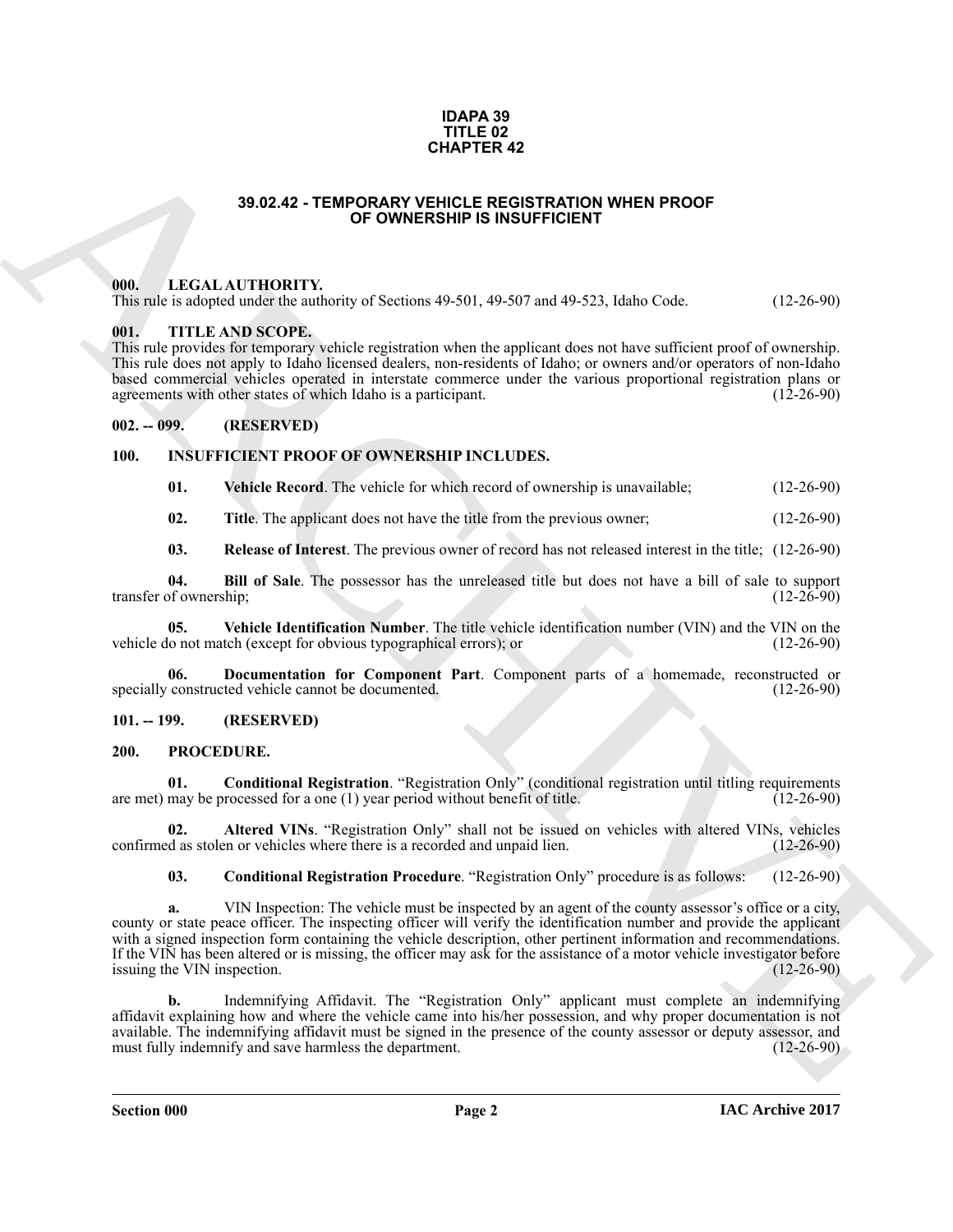#### *IDAHO ADMINISTRATIVE CODE IDAPA 39.02.42 - Temporary Vehicle Registration When Proof of Ownership Is Insufficient*

**c.** Registration of the Vehicle: The vehicle can be registered for one (1) year. The title block of the registration document will show "Registration Only" in bold letters. The applicant must obtain adequate proof of ownership prior to the end of the tenth (10th) month of the registration period to allow adequate time for title processing. The one (1) year "Registration Only" period shall not be extended. (12-26-90) processing. The one  $(1)$  year "Registration Only" period shall not be extended.

**d.** The county shall hold the VIN inspection and the indemnifying affidavit in file until the applicant with requirements in Subsection 200.04. (12-26-90) complies with requirements in Subsection 200.04.

<span id="page-2-3"></span><span id="page-2-2"></span>**04. Applicant Responsibility**. By the end of the tenth (10th) month of the "Registration Only" period, the applicant must present a properly executed title and bill of sale for the vehicle or apply for a bonded title.

(12-26-90)

Model Transportation Department in Wales and the United States of Osciological Research Containers and the material of the state of Osciological Research Containers and the material of the state of the state of the state **05. Action by the County Assessor**. When the applicant has complied with Subsection 200.04, the county assessor shall remove the VIN inspection and indemnifying affidavit from file; prepare an Application for Title; and submit the application form with the title, bill of sale, indemnifying affidavit and VIN inspection for title processing.  $(12-26-90)$ 

<span id="page-2-4"></span>**06.** Proof of Ownership. If the applicant cannot prove ownership within the one (1) year "Registration" Only" period, no further registration (permanent or temporary) will be issued until after the title requirement is met. (12-26-90)

<span id="page-2-1"></span>**07. Abandoned Vehicles**. "Abandoned Vehicles" as provided for in Chapter 18, Title 49, Idaho Code, processed in accordance with abandoned vehicle statutes and are not affected by this rule. (12-26-90) must be processed in accordance with abandoned vehicle statutes and are not affected by this rule.

### <span id="page-2-0"></span>**201. -- 999. (RESERVED)**